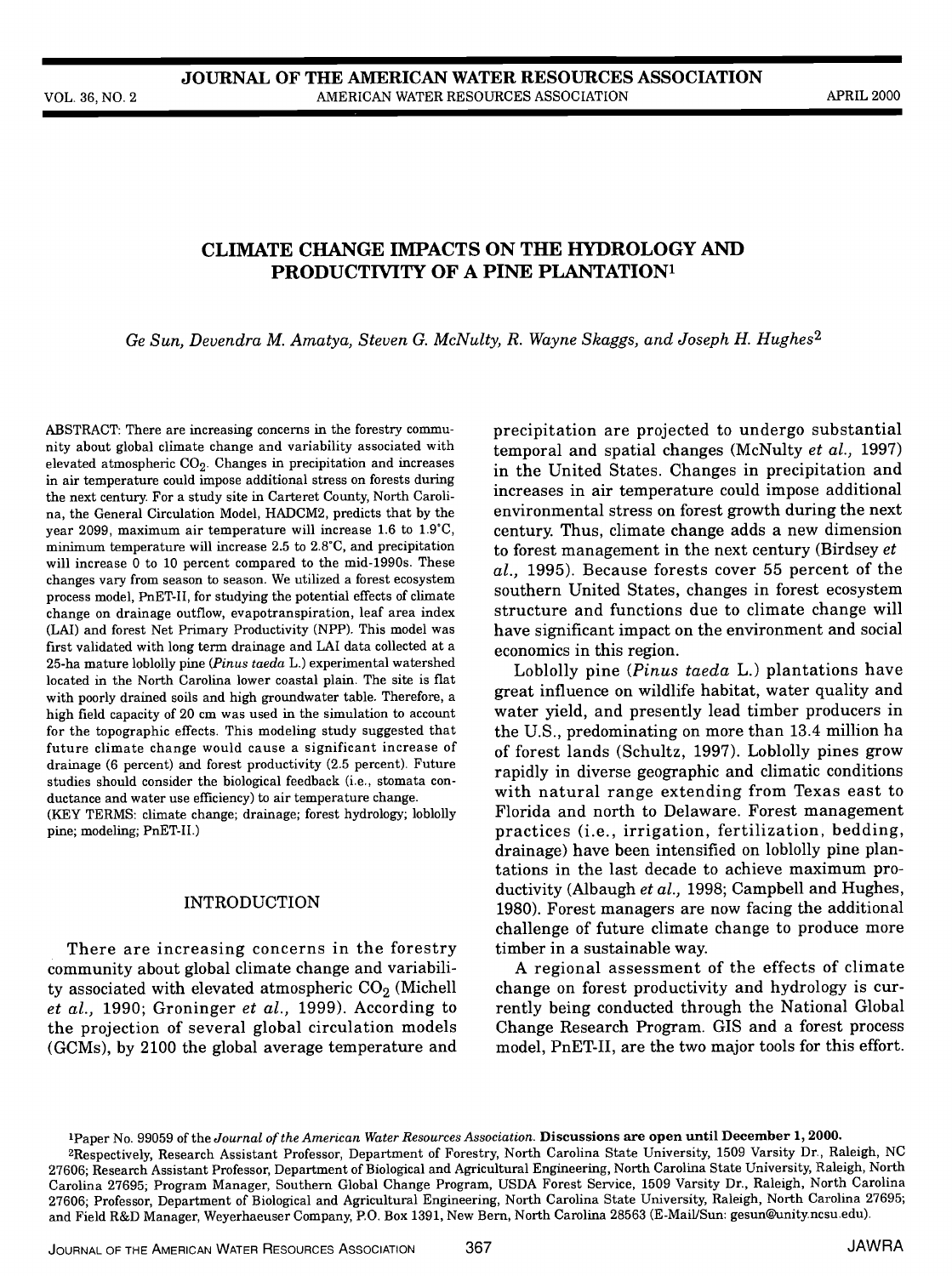The model is being tested and validated for selected sites representing the major forest communities in the southern region. The model will be 'scaled-up' to the entire region for climate change impact analysis (McNulty et al., 1997). The PnET-II model was chosen as the primary model because it closely integrates forest biology and hydrology. This integration has been recognized as an a priori condition for modeling potential effects of climate change on forest hydrology (Kite, 1998; Heavesley, 1994).

Although the PnET-II model has been well-validated for northern pine and hardwoods (Aber and Federer, 1992; Aber et al., 1995; Aber et al., 1996), it is not known how this model performs for the southern pine forest conditions. Regional applications of this model for southern loblolly pine forest suggested that, in general, the model over-estimated drainage in lower coastal plain forests, such as pine flatwoods systems (McNulty et al., 1996; McNulty et al., 1997). Regional model validation for southern pine productivity was not complete since only basal area growth, instead of productivity, was used as an index in previous studies (McNulty et al., 1996). The model has not been validated with site-specific, watershed or field scale forest exclusive in a forest ecosystem using simplified algohydrologic and productivity data sets for loblolly pine forests.

This paper reports a simulation study using data collected from a small forested watershed on a flat lower coastal plain in North Carolina. The long-term (1988-1997) forest hydro-meteorological and tree growth records from this site provided an opportunity to comprehensively validate the model for both hydrology and productivity components. This paper first presents model validation procedures and results, then discusses implications of one climate change scenario to loblolly pine plantations based on model simulations.

# METHODS

# Study Site and Data Collection

The study site is located in Carteret County on the eastern North Carolina coast. The site has a flat tion is defined in this article as the sum of plant<br>topography (< 0.2 percent) with a dynamic shallow transpiration and canopy interception. Water yield or topography ( < 0.2 percent) with a dynamic shallow groundwater water table (0-3 m below land surface) in poorly drained sandy loam soils. Average available soil water for the 0-100 cm soil layer at field capacity (i.e., Soil Water Holding Capacity) was estimated as about 25 cm with an average soil porosity of 40 percent. This drained experimental watershed has an by modeling transpiration as a function of water use<br>area of 25 ha with an average elevation of 3 m above efficiency and vapor pressure deficit. Therefore, area of 25 ha with an average elevation of 3 m above sea level. The watershed boundary was defined by one

road and two parallel ditches about two meters in depth. Loblolly pine trees were planted in 1974 on the watershed, commercially thinned in 1980 and 1988, and fertilized in 1981 and 1989. Since 1988 this watershed has been intensively monitored for climate, groundwater table, and drainage outflow. Leaf area, nitrogen concentration and forest growth data have been collected on a monthly or annual basis (Amatya et al., 1996) and are summarized in this paper for model testing and validation. Annual net primary productivity (NPP) for stem wood was determined from annual stem volume increase estimation by destruction harvesting methods. Stem density was determined as  $0.5 \text{ kg/m}^3$ .

# The PnET-II Model

The PnET-II model was originally developed for studying forest ecosystem processes in northern forests (Aber and Federer, 1992). It is a lumpedparameter, monthly-time-step model of carbon and water balances. It simulates both carbon and water rithms that describe key biological and hydrologic processes. Input parameters for vegetation, soil and site locations, and climate may be derived from the literature or measured from a local study site. Stand level vegetation parameters include those regulating the physiological and physical processes such as photosynthesis, light attenuation, carbon allocation, and rainfall interception. Only one soil parameter, soil water holding capacity (field capacity in percentage x rooting depth), is required. Climate input data include minimum and maximum air temperature, photosynthetic active radiation (PAR), and total precipitation (Figure 1). The hydrologic cycle is simulat- ed by the water balance equation. The input component of soil water storage is represented by net precipitation (i.e., precipitation-canopy interception), and outputs consist of canopy interception, plant transpiration, fast or macro-pore flow representing water not available for extraction by plant roots, and lateral and deep drainage. Soil evaporation is neglected in fully stocked forest ecosystems. Evapotranspiration is defined in this article as the sum of plant drainage is defined as the sum of lateral and deep seepage. The model assumes that water that is not subjected to evapotranspiration eventually flows to streams as runoff. Transpiration is directly linked to forest photosynthesis and forest carbon gain processes by modeling transpiration as a function of water use PnET-II closely integrates forest hydrology with the biological processes. This integration is essential to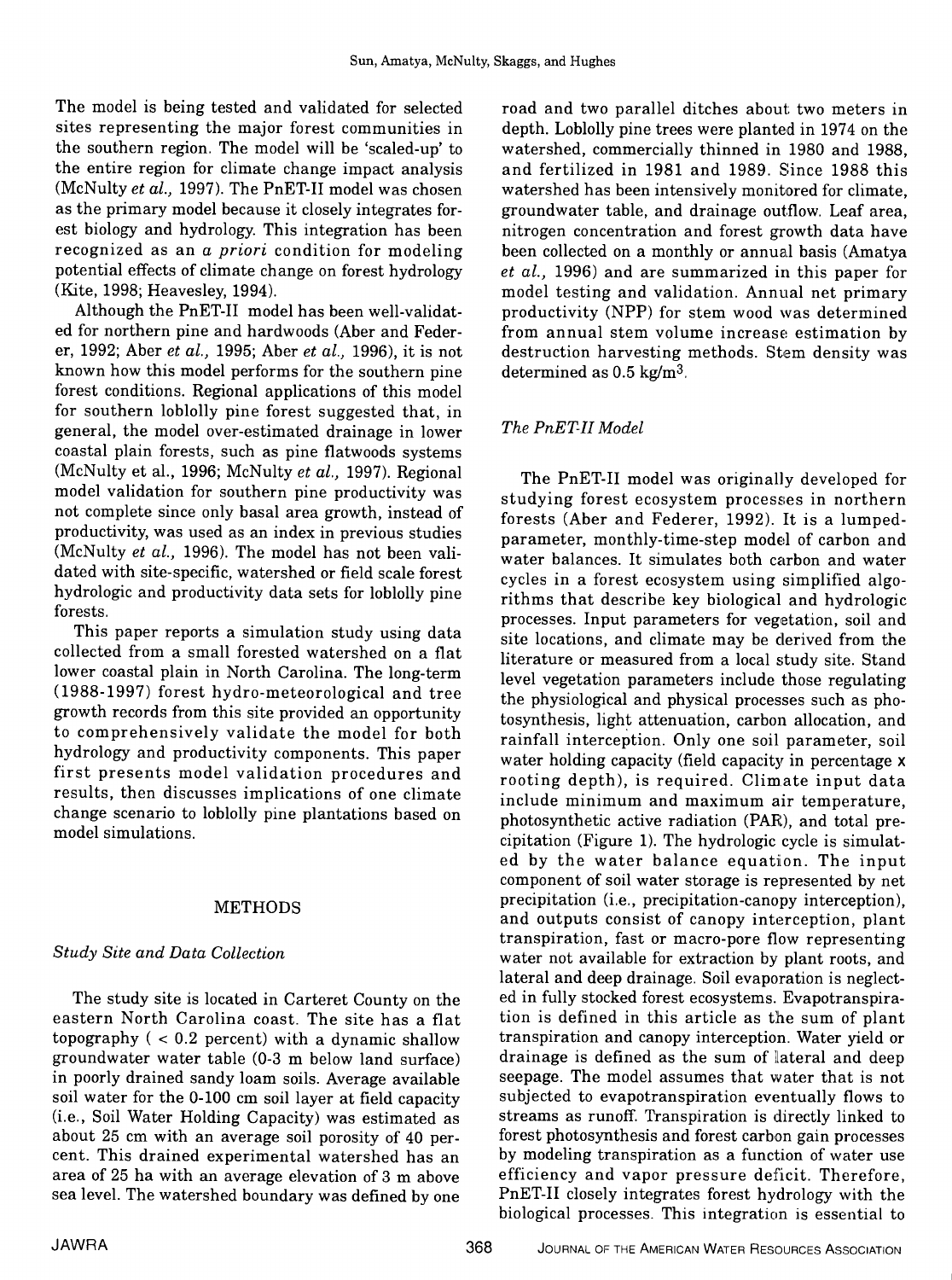

Climate Inputs, Carteret 7, NC

Figure 1. Climate Inputs Required by the PnET Model.

systems, such as forests (Kite, 1998).

Because there were no detailed physiological measurements for the vegetation parameters at the study site, most of the input parameters for the PnET-II model were derived from an extensively measured loblolly pine site in the Sandhills of Scotland County, North Carolina about 150 miles west of the Carteret County (Table 1). Compared to the coastal plains, this site is relative dry and nutrient poor (Albaugh et a!., 1998). Parameters listed in Table 1 represent the most sensitive and often site/species specific ones in modeling forest hydrology and productivity on a stand level. As described previously, the study site is quite flat and surface overland flow rarely occurs until the entire soil profile is saturated. Drainage outflow generates from subsurface shallow groundwater and moves slowly. This hydrologic system is largely different from what the PnET-II was originally designed for, such as the hilly regions, where drainage develops from deep seepage from subsurface soils and water movement is mainly driven by gravity due to sloping. Therefore, when applying PnET-II to the coastal areas

predict climate change effects on biology-dominated with periodical high water table, modification of the systems, such as forests (Kite, 1998). with periodical high water table, modification of the needed. For flat landscape, it is the entire soil water storage that controls drainage. For example, surface water can be stagnant or moving very slowly in pine flatwoods and plants have the potential to extract water deeper than 100 cm. In such case, the Water Holding Capacity (WHC) parameter should be set much larger than the value measured from soil samples and defined in PnET-II.

### Climate Change Scenarios

Climate is expected to change both in space and time throughout the earth. This change is complex and there is no consensus as how each climatic variable, especially precipitation, will be affected. Compared to the CGCM1 (Canadian Climate Change Model 1), HADCM2 climate change scenario generated by the Global Circulation Model (GCM) at the Hadley Center in United Kingdom was used in our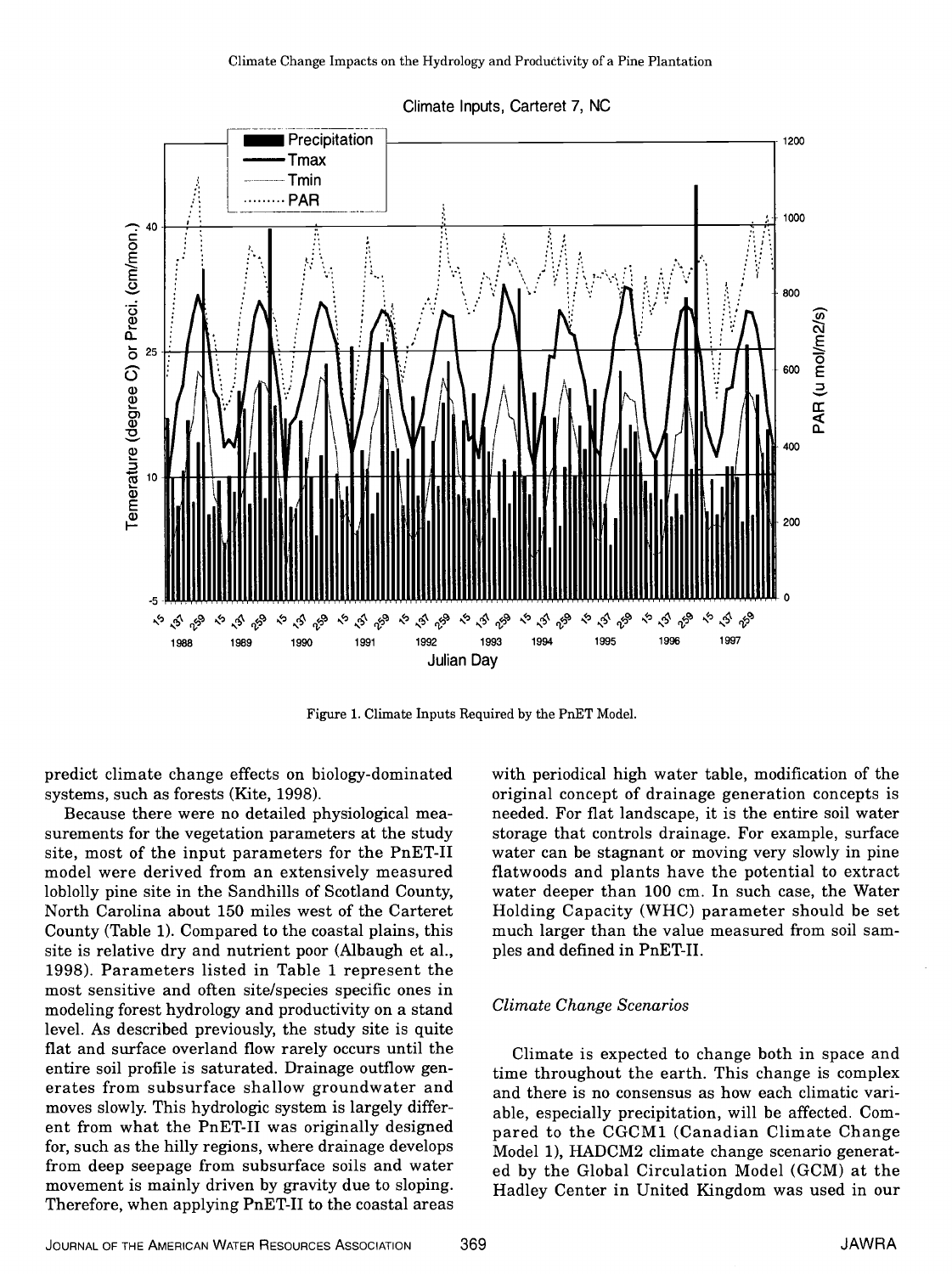| <b>Parameters Description</b>                                                                                                | Parameter<br>Abbreviation | <b>Value for Loblolly</b><br><b>Pine Stand</b> |
|------------------------------------------------------------------------------------------------------------------------------|---------------------------|------------------------------------------------|
| Intercept of the Regression Relationship Between Max. Photosynthesis and<br>N Concentration (n mol $CO_2/g$ leaf/sec.)       | AmaxA                     | 1.92                                           |
| Slope of the Regression Relationship Between Max. Photosynthesis and<br>N Concentration (n mol $CO_2/g$ leaf/s/percent of N) | AmaxB                     | 39.64                                          |
| Optimum Air Temperature (°C)                                                                                                 | PsnTOpt                   | 28                                             |
| Percent Foliage N Concentration (g N/g leaf)                                                                                 | FolNCon                   | 1.29                                           |
| Specific Leaf Weight (g/projected m <sup>2</sup> leaf)                                                                       | <b>SLW</b>                | 210                                            |
| Half Saturation Light Level ( $\mu$ mol/m <sup>2</sup> /s)                                                                   | HalfSat                   | 291                                            |
| <b>Light Extinction Coefficient</b>                                                                                          | K                         | 0.46                                           |
| Growing Degree Days for Leaf to Start Growing (°C)                                                                           | GDDFolStart               | 900                                            |
| Growing Degree Days for Leaf to Stop Growing (°C)                                                                            | GDDFolEnd                 | 3000                                           |
| Foliage Retention Time (year)                                                                                                | FolReten                  | 2.0                                            |
| Water Use Efficiency Constant (mg C/g $H_2O$ )                                                                               | <b>WUE</b>                | 11.2                                           |
| Soil Water Holding Capacity (cm)                                                                                             | <b>WHC</b>                | 20                                             |
| Canopy Interception/Evaporation Fraction                                                                                     | PrecIntFrac               | 0.15                                           |

TABLE 1. Critical Input Parameters for Modeling Loblolly Pine Ecosystems by the PnET-I1 Model.

of changes of air temperature and precipitation in coastal North Carolina (Kittel et al., 1997) (Figure 2). For the particular site in this study, according to HADCM2, by the year 2099, average maximum air temperature will increase by 1.6 -1.9°C, minimum temperature by 2.5-2.8°C, and precipitation by 0-10 percent varying from season to season (Figure 3). Compared to the average national level, the predicted changes in the three variables at the study site are moderate. We used these deviations and variations as the basis to project future climate change from the normal conditions. Normal conditions were defined as the baseline climate observed at the study site during 1988-1997.

## RESULTS

## Model Validation

As mentioned earlier, the forest stands were thinned in 1988 and the weir was manipulated for all use acceptable. water control adjustment in 1988 and 1989, and thus those two years were not appropriate for model validation purposes. Because the PnET-II model is not

simulation as a conservative prediction for the effects designed for non-closed canopy conditions, predicted hydrology and productivity were compared to measured data only for the years from 1990 to 1997. Data and simulation for year 1988 and 1989 are useful to show management effects and tree development. Significant portion of the PAR and minimum air temperature data (day 166 to 267) were not available for 1994, so data from year 1993 were used for this period assuming the two years had similar climate patterns. However, annual comparison for productivity for 1994 was not included since the missing data might cause great errors in the productivity component.

> Annual drainage outflow predicted by the PnET-II model compared well with the measured data ( $r^2$  = 0.70, slope of the liner regression equation = 0.967, p = 0.0019, n = 8). The over prediction for runoff in 1988 and 1989 was properly caused by the fact that the weir at the watershed outlet was raised resulting in less outflow (Figure 4). On average, over the years during 1990-1997, simulated annual. runoff was 48.2 cm, which was about 0.5% higher than the measured average. A pair t-test suggests there was no significant difference between simulated and measured annual drainage ( $p = 0.7$ ). The prediction error is

> Simulated annual evapotranspiration values ranged from 97 cm to 108 cm, which are within the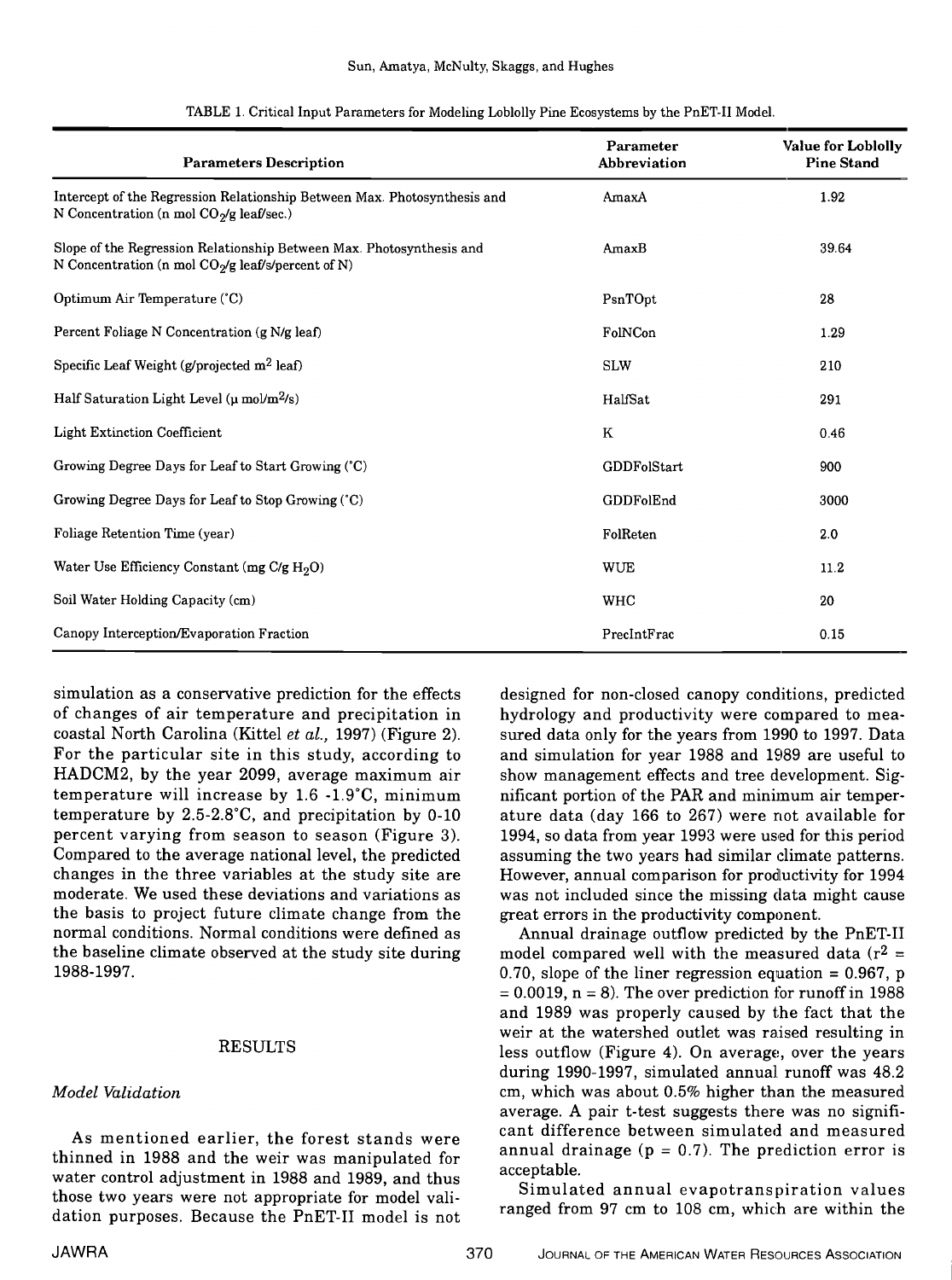





Mininum Temperature over US (VEMAP2) magnitudes as simulated by the forest hydrology model, DRAINMOD, using the Penman-Monteith method (McCarthy et al., 1991) (Figure 5). On aver-<br>age, approximately 32 percent of annual precipitation becomes drainage, while 68 percent of precipitation returns to the atmosphere as evapotranspiration for the forested watershed in this study. On an eight-year average, PnET-II had almost identical prediction of 102 cm/year for ET to the value estimated by the DRAINMOD model.





Figure 3. Precipitation and Air Temperature Change Scenarios for the Study Site in Eastern North Carolina as Predicted by HADCM2.



Figure 4. PnET-II Validation for 10-Year (1988-1997) Annual Drainage Outflow.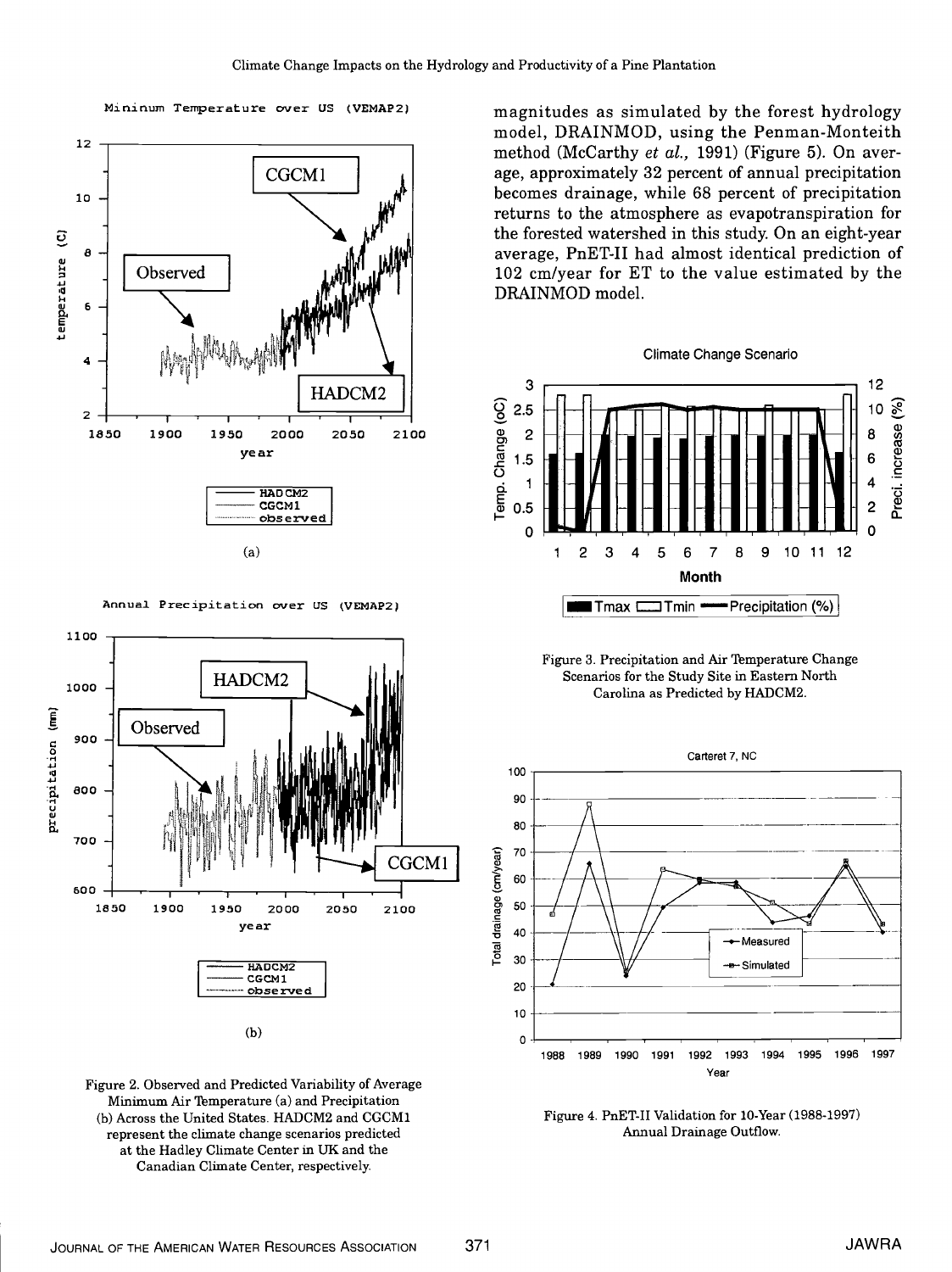

Figure 5. PnET-II Validation for 10-Year (1988-1997) Annual ET.

The PnET-II model gives only total NPP (Net Primary Productivity) for wood and does not differentiate between stem wood and branch wood. So, direct comparison between stand stem wood NPP, that was available from field estimation, and predicted NPP is not an option. We derived stand total NPP from measured NPP for stem wood (Weyerhaeuser Co., unpublished data). Albaugh et al. (1998) found stem wood NPP for fertilized loblolly pine stands was about 37 percent of stand total NPP. Based on this value we estimated the total NPP varied from 2240 g/m2 to 2740 g/m<sup>2</sup> per year with an average of 2490 g/m<sup>2</sup>/year. In general, predicted annual NPP follows the trends of estimated from the field. On an average, the model only over estimated total NPP by 1 percent (Figure 6). A pair t-test did not detect statistical difference between simulated and measured total NPP during 1990-1997 except for year 1994 ( $p = 0.7$ ). The dramatic decrease in predicted total NPP in 1994 (no shown in Figure 6) probably did not occur in reality as shown by the flat line of measured NPP during 1993-1995. This discrepancy was believed to be caused by the input climate data of PAR and air temperature.

The model overpredicted somewhat annual average LAI during 1991-1992, when the stand canopies were presumably closed by the age of 18 (Figure 7). This discrepancy may be caused by several reasons: (1) the model overestimated foliage mass albeit predicting

Carteret 7, NC total NPP reasonably; and  $(2)$  the factor to convert foliage mass to LAI or specific leaf weight (SLW) was uncertain.



Figure 6. Comparison Between Predicted Annual NPP and Estimated Total NPP Derived from Stem Wood Volume Increase Data.



Figure 7. PnET Validation for Annual Leaf Area Index (data for year 1988 and 1989 are not applicable for comparison purposes).

## Effects of Climate Change on Hydrology and Productivity

The model was rerun by using the same set of parameters of the 10-year base line, but with a new climate scenario of increased air temperature and precipitation as described previously. We assumed the same leaf nitrogen concentration and water use efficiency values as the baseline period even though those two critical parameters may change in response to global air temperature and water availability. The simulation predicted that climate change would result in a significant (paired t-test,  $p = 0.0019$ ,  $n = 10$ ) 6 percent increase in drainage (Figure 8), a significant 8.7 percent (paired t-test,  $p < 0.001$ ,  $n = 10$ ) increase in ET, and a significant (paired t-test, p <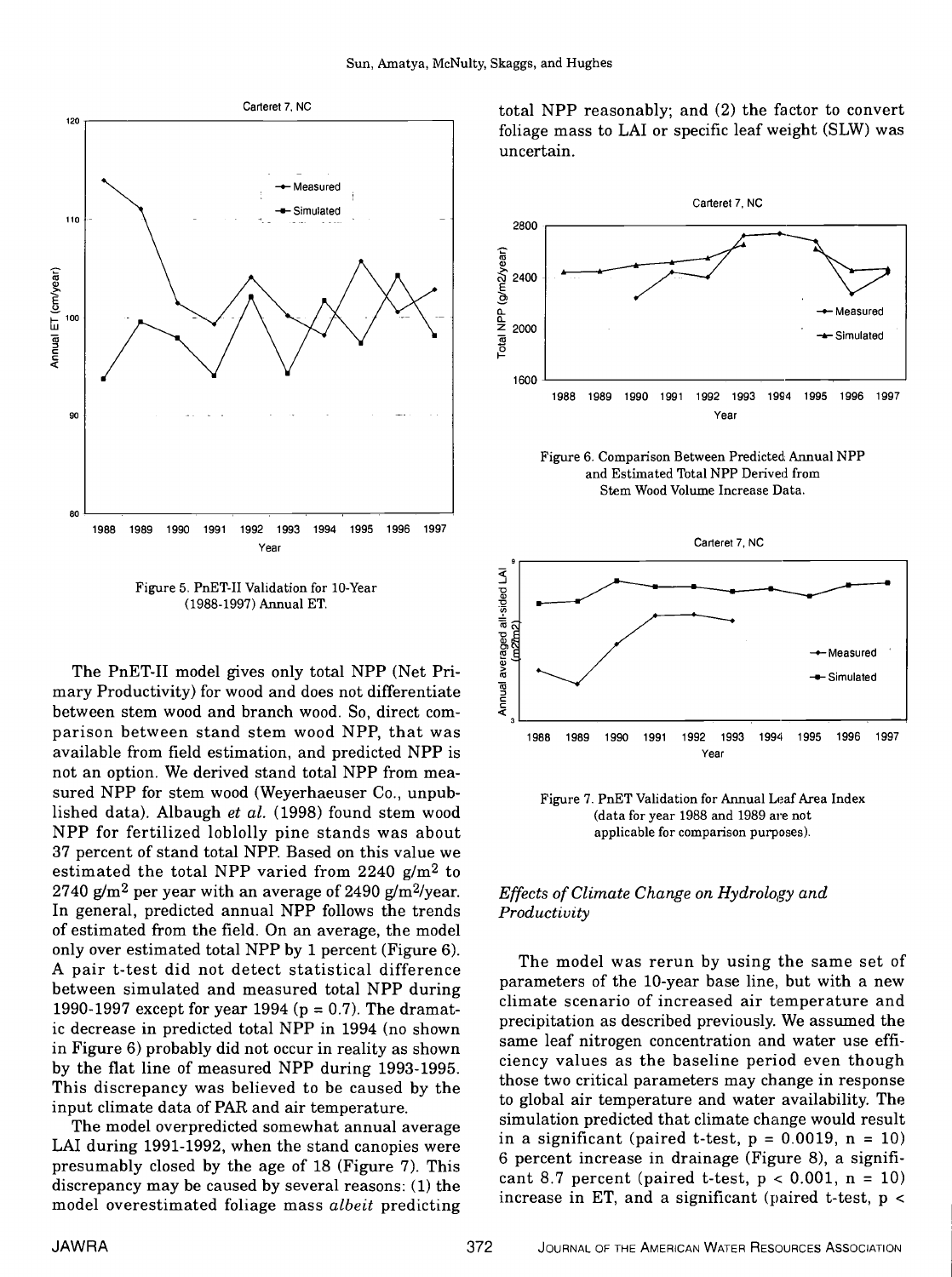0.001,  $n = 10$ ) 2.5 percent increase of total productivity (wood + leaf + root NPP) (Figure 9). The magnitude of increase in forest drainage is some what less than potential increase in precipitation of 10 percent. The additional water is consumed by tree growth since forest productivity is expected to increase by 2.5 percent. Although the site had a seasonal shallow water table, increase in precipitation may improve soil moisture conditions during the drought period in early spring and sometimes in the summer months. The air temperature increase results in an increase in available heat and an improved condition for photosynthesis of loblolly pine plantations.





Figure 8. Effect of Climate Change on Annual Drainage from a Loblolly Pine Plantation in North Carolina.



Figure 9. Effect of Climate Change on Forest Total NPP of a Loblolly Pine Plantation in North Carolina.

### CONCLUSIONS

The PnET-II model developed for northern forest ecosystems was validated and applied to a southern drained pine system. The model was parameterized using detailed physiological data from a nearby site. Simulated drainage outflow, ET, and total NPP compared favorably to measured experimental data. However, the model overestimated LAI, suggesting possible predicting errors in the relative carbon allocation among foliage, stem, branch, and root tissues. Model validation for individual components is needed. Such research is critical for studying the forest ecosystem responses to nutrition gradients in regional applications

In the coastal regions of the eastern US, mature loblolly pines rarely show water stress on the wet soils under current baseline climate conditions. Water was found not to be a limiting factor for tree growth even under the HADCM2 scenarios. Forest productivity and water use are expected to increase significant- ly, but drainage is not expected to decrease dramatically due to possible increases in precipitation in the next century. Compared to other studies for the entire southern U.S., this study suggested that climate change would have relatively less effect on pine ecosystems in the North Carolina coastal region (McNulty et al., 1997). However, future studies should consider biological responses (i.e., stomata conductance, water use efficiency) to air temperature change and  $CO<sub>2</sub>$  concentration.

#### ACKNOWLEDGMENTS

The authors thank J. D. Aber for assistance in model use. This study was partially supported by the National Institute for Global Change and the Southern Global Change Program, USDA Forest Service, Raleigh, North Carolina. The authors also thank three anonymous reviewers for valuable comments to improve the early version of the manuscript.

#### LITERATURE CITED

- Aber, J. D. and C. A. Federer, 1992. A Generalized, Lumped-Parameter Model of Photosynthesis, Evapotranspiration, and Net Primary Production in Temperate and Boreal Forest Ecosystems. Oecologia 92:463-474.
- Aber, J. D., S. V. Ollinger, C. A. Feder, P. B. Reich, M. L. Goulden, D. W. Kicklighter, J. M. Mello, and R. G. Lathrop, Jr., 1995. Predicting the Effects of Climate Change on Water Yield and Forest Production in Northeastern U.S. Climate Research 5:207- 222.
- Aber, J. D., P. B. Reich, and M. L. Goulden, 1996. Extrapolating Leaf C02 Exchange to the Canopy: A Generalized Model of Forest Photosynthesis Validated by Eddy Correlation. Oecologia 106:257-265.
- Albaugh, T. J., H. L. Allen, P. M. Dougherty, L. W. Kress, and J. S. King, 1998. Leaf Area and Above- and Below-Ground Growth Responses of Loblolly Pine to Nutrient and Water Additions. Forest Science 44(2)1-12.
- Amatya, D. M., R. W. Skaggs, and J. D. Gregory, 1996. Effects of Controlled Drainage on the Hydrology of Drained Pine Plantations in the North Carolina Coastal Plain. J. of Hydrology 181:211-232.
- Birdsey, R., R. Mickler, D. Sandlberg, R. Tinus, J. Zerbe, and K. O'Brian, 1995. USDA Forest Service Global Change Research Program Highlights: 1991-1995. General Tech. Report NE-237, Northern Forest Experimental Station, USDA Forest Service.